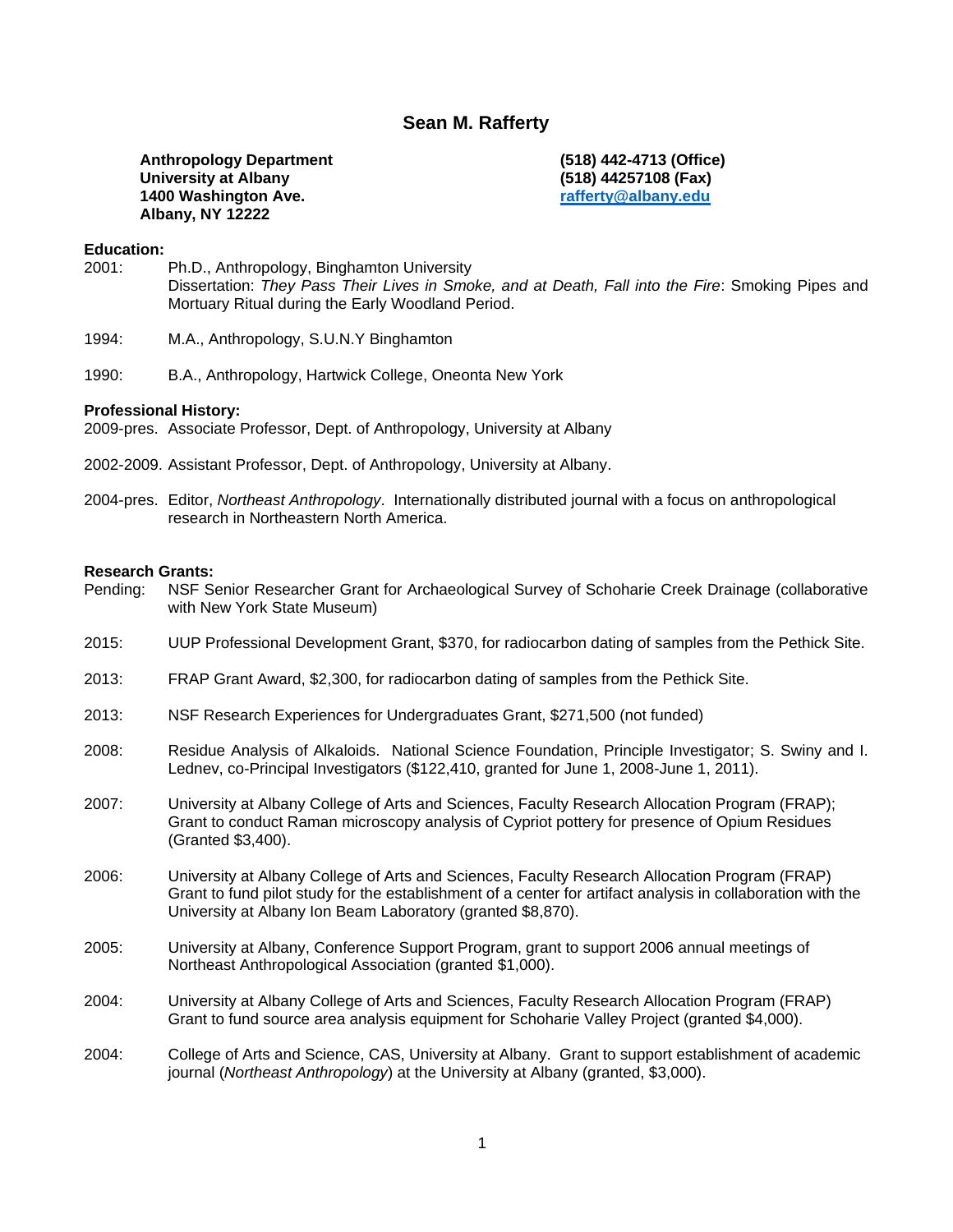- 2003: College of Arts and Sciences (CAS), University at Albany; Grant to Establish an Archaeometric Research Facility Focusing on Residue Analysis (granted \$2,150).
- 1998: National Science Foundation (NSF) Dissertation Improvement Grant: A Regional Analysis of Smoking Pipes During the Early Woodland Period (Grant #SBR-9812751) (granted, \$9,657).

### **Monographs/Edited Volumes:**

- 2004: Sean Rafferty and Rob Mann (eds.), *Smoking and Culture: Recent Developments in the Archaeology of Tobacco Pipes in Eastern North America*. University of Tennessee Press. (Submitted for peer review by two anonymous reviewers prior to publication).
- In prep.: *Prehistoric Intoxicants of North America*. Synthetic monograph covering the prehistoric use of mindaltering substances throughout prehistoric North America.

### **Articles/Chapters in Refereed Journals/Volumes**

- Under rev. Zuzana Chovanec and Sean M. Rafferty. Cracking the History of the Olive: Differentiating Ancient Residues of Olive and Other Mediterranean Plant Oils on the Basis of Lipids. Submitted to *Bulletin of the American Schools of Oriental Research*, Oct. 2015.
- 2014: Sean M. Rafferty, Christina Rieth, and Steven Moragne. Prehistoric Occupations at the Pethick Site, Schoharie County, New York. *Archaeology of Eastern North America* Vol. 42:177-198.
- 2012: Zuzana Chovanec, Sean Rafferty and Stuart Swiny. Opium for the Masses: An Experimental Archaeological Approach in Determining the Antiquity of the Opium Poppy. *Journal of Ethnohistory* 4(1):5-36.
- 2012: Sean Rafferty, Igor Lednev, Kelly Virkler, Zuzana Chovanec. *Journal of Archaeological Science* 39(7):1951-1959.
- 2006: Sean M. Rafferty. Evidence of Early Tobacco in Northeastern North America? *Journal of Archaeological Science* 33(4):453-458. Featured in *Science* 11(5764), April 2006.
- 2004: Sean M. Rafferty and Rob Mann. Smoking and Culture. In *Smoking and Culture: Recent Developments in the Archaeology of Tobacco Pipes in Eastern North America*, edited by Sean M. Rafferty and Rob Mann, pp. xi-xx. University of Tennessee Press.
- 2004: Sean M. Rafferty. They Pass Their Lives in Smoke, and at Death, Fall into the Fire: Smoking Pipes and Mortuary Ritual during the Early Woodland Period. In *Smoking and Culture: Recent Developments in the Archaeology of Tobacco Pipes in Eastern North America*, edited by Sean M. Rafferty and Rob Mann, pp. 1-42. University of Tennessee Press.
- 2002: Sean M. Rafferty. Identification of Nicotine by Gas Chromatography/Mass Spectroscopy Analysis of Smoking Pipe Residue. *Journal of Archaeological Science* 29:897-907.
- 2000: Sean M. Rafferty. A Farmhouse View: the Porter Site. In *Nineteenth- and Early Twentieth-Century Domestic Site Archaeology in New York State*, edited by John P. Hart and Charles Fisher, pp. 125- 149. New York State Museum Bulletin 495.

### **Other Articles/Chapters**

- Under rev.: Sean M. Rafferty. Prehistoric Intoxicants of North America. In: The *archaeology of Intoxicants*, edited by Scott Fitzgerald. Submitted to University Press of Florida.
- 2016: Sean M. Rafferty. Smoking Pipes of Eastern North America. In Perspectives on the Archaeology of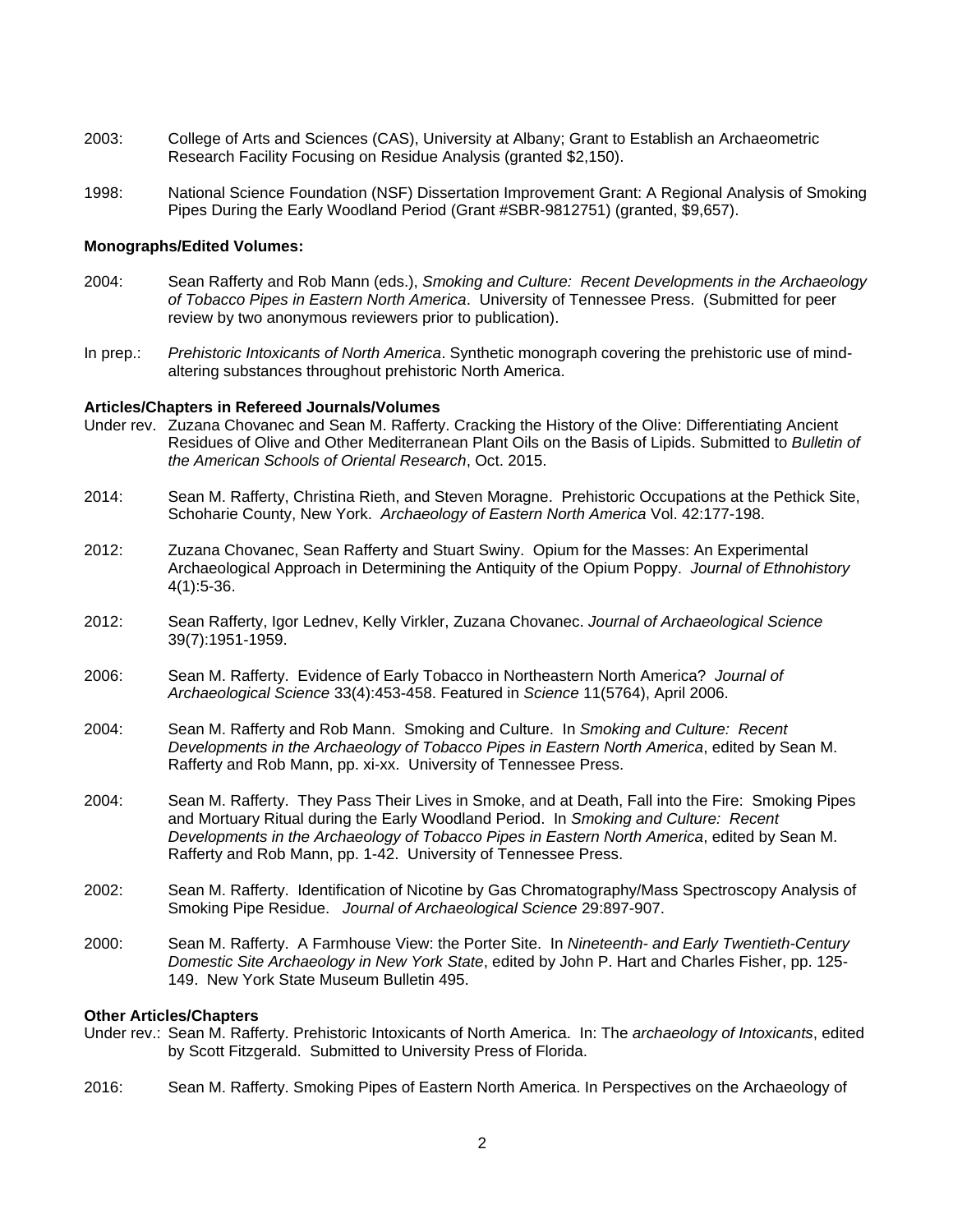Pipes, Tobacco and other Smoke Plants in the Ancient Americas, edited by Elizabeth Anne Bollwerk and Shannon Tushingham, pp. 13-26. Springer Press. Springer Press.

- 2016: Sean M. Rafferty. Final Thoughts and Future Directions. In Perspectives on the Archaeology of Pipes, Tobacco and other Smoke Plants in the Ancient Americas, edited by Elizabeth Anne Bollwerk and Shannon Tushingham, pp. 255-260. Springer Press.
- 2015: Sean M. Rafferty. Psychoactive Plants. In: *The Archaeology of Food: An Encyclopedia*, edited by Mary C. Beaudry and Karen Metheny, pp. 422-423. Rowman and Littlefield.
- 2009: Sean M. Rafferty. Evidence of Ritual Practices at the Pethick Site, Schoharie County, New York. *Bulletin of the New York State Archaeological Association* no. 124:47-55.
- 2008: Sean M. Rafferty. Smoking Pipes and Early Woodland Mortuary Ritual. In *Transitions: Archaic and Early Woodland Research in the Ohio Country.* Edited by Martha P. Otto and Brian G. Redmond, pp. 271-283. Ohio University Press.
- 2007: Sean M. Rafferty, Candis Wood, and Christina Rieth. A Trace Element Analysis of New York State Cherts. *North American Archaeologist* 28(2):167-186.
- 2007: Christina Rieth, Sean Rafferty, and Derek Zaputo. A Trace Element Analysis of Ceramics from the Pethick Site, Schoharie County, New York. *North American Archaeologist* 28(1):59-80.
- 2007: Sean M. Rafferty. The Archaeology of Alkaloids. In *Theory and Practice of Archaeological Residue Analysis*, edited by Hans Barnard and J. W. Eerkens. British Archaeological Reports International Series 1650:179-188.
- 2005: Sean M. Rafferty. Tobacco and Hallucinogens. In Tobacco: Scribner's Turning Points in History, edited by Jordan Goodman, Marcia Norton and Mark Parascandola, pp. 66-71. Charles Scribner's Sons.
- 2005: Sean M. Rafferty. Tobacco and Archaeology. In *Tobacco: Scribner's Turning Points in History*, edited by Jordan Goodman, Marcia Norton and Mark Parascandola, pp. 259-260. Charles Scribner's Sons.
- 2005: Sean M. Rafferty. The Many Messages of Death: Mortuary Practices in the Ohio Valley and Northeast. In *Woodland Taxonomy and Systematics in the Middle Ohio Valley*, edited by Darlene Applegate and Robert Mainfort, pp. 150-167. University of Alabama Press.

### **Book Reviews**

- 2015: The Archaeology of Smoking and Tobacco, by Georgia L. Fox. University Press of Florida, Gainesville. Reviewed for American Antiquity 80(4):4-5.
- 2011: Cave Archaeology of the Eastern Woodlands: Essays in Honor of Patty Jo Watson. American Indian Culture and Research Journal: Vol. 35, No. 2 (2011).

# **Research Symposia Organized:**

- 2008: The Archaeology of Intoxication. Research symposium held at the 2008 annual meetings of the Society for American Archaeology, March 28<sup>th</sup>, 2008, Vancouver, BC, Canada.
- 2007: Excavations at the Pethick Site, a Multi-component Site in Schoharie County, New York (Chrisitna Rieth, co-organizer). Symposium for the 2007 Annual Meetings of the Eastern States Archaeological Federation, Burlington, Vermont.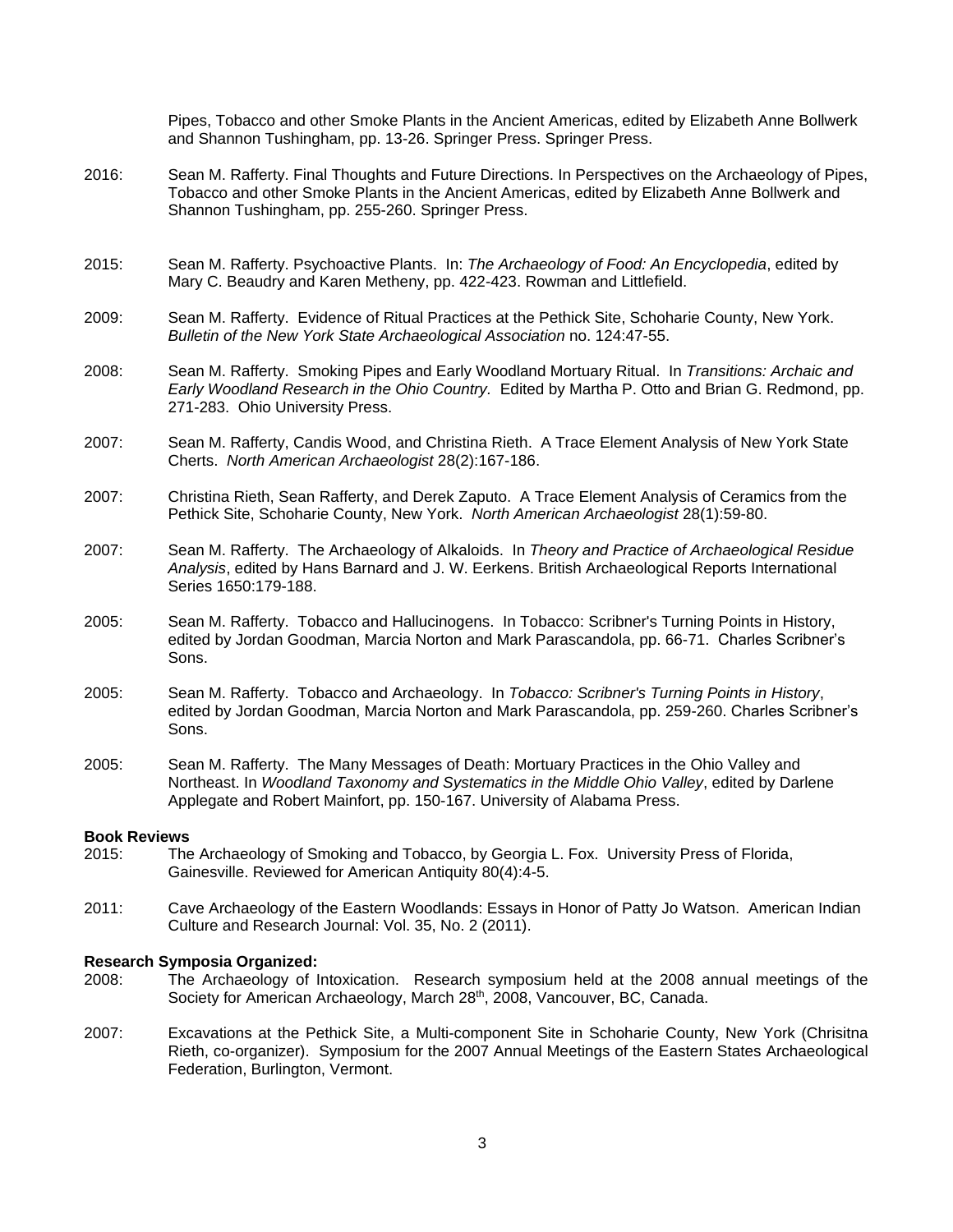2001: The Sot-Weed Factor: Recent Developments in the Archaeology of Smoking and Tobacco Pipes. Symposium for the 2001 Annual Meetings of the Society for American Archaeology, New Orleans, Louisiana. (Rob Mann, co-organizer).

### **Research Presentations & Posters:**

2014: Zuzana Chovanec and Sean Rafferty. Examining the Prehistoric Use of Aromatic Plants: Procedures, Considerations and Archaeological Applications. Poster presented at the 79<sup>th</sup> annual meeting of the Society for American Archaeology, Austin Texas.

> Jaclyn Nadeau, Jessica Watson, Steve Moragne, Sean M. Rafferty, and Christina B. Rieth. Archaeology in the Schoharie Valley: The Pethick Archaeological Field School. Poster presented at the 79<sup>th</sup> Annual Meeting of the Society American Archaeology, Austin, Texas.

- 2012: Sean Rafferty. Prehistoric Intoxicants of North America. Paper delivered at the 77<sup>th</sup> annual meeting of the Society for American Archaeology, Memphsis, Tennessee.
- 2011: Sean Rafferty and Zuzana Chovanec. Recent Research on Alkaloid Residues. Paper delivered at the 76<sup>th</sup> annual meeting of the Society for American Archaeology, Sacremento, CA.
- 2010: Sean Rafferty. Analysis of tobacco pipe residues through GC/MS and Raman Microscopy. Paper delivered at the 75<sup>th</sup> annual meeting of the Society for American Archaeology, Saint Louis, Illinois, April 15th, 2010.
- 2009: Christian Rieth and Sean M. Rafferty. Social Relations at the Pethick Site, New York State. Presented at the 74<sup>th</sup> annual meeting of the society for American Archaeology, Atlanta, Georgia, April 22 - 26, 2009.
- 2008: Sean M. Rafferty. Prehistoric Intoxicants in Eastern North America. Presented at the 73<sup>rd</sup> annual meeting of the Society for American Archaeology, Vancouver, British Columbia, March 28<sup>th</sup>, 2008.

Christina Rieth, Sean Rafferty, Steven Moragne, Jared Latimer and Renee Morgan—Experimental Archaeology and Pottery Manufacture: A Case Study from the Schoharie Valley, New York. Presented at the 73<sup>rd</sup> annual meeting of the Society for American Archaeology, Vancouver, British Columbia, March 27<sup>th</sup>, 2008.

2007: The Pethick Site Excavations (Steve Moragne, Sean Rafferty and Chris Rieth). Presented at the 2007 Annual Meetings of the Eastern States Archaeological Federation, Burlington, Vermont, November  $10<sup>th</sup>$ , 2007.

> Lithic Analysis of the Pethick Site (Chris Sobik and Sean Rafferty). Presented at the 2007 Annual Meetings of the Eastern States Archaeological Federation, Burlington, Vermont, November 10<sup>th</sup>, 2007.

> XRF Analysis of Lithic and Ceramic Artifacts from the Pethick Site (Candis Wood, Christina Rieth and Sean Rafferty). Presented at the 2007 Annual Meetings of the Eastern States Archaeological Federation, Burlington, Vermont, November 10<sup>th</sup>, 2007.

> Evidence of Ritual Practices at the Pethick Site. Presented at the 2007 Annual Meetings of the Eastern States Archaeological Federation, Burlington, Vermont, November 10<sup>th</sup>, 2007.

> The Potential for Archaeometric Analysis in Anatolian Contexts. Presented at the Society for American Archaeology Annual Meeting, April 27, 2007.

2005: The Archaeology of Alkaloids. Presented at the Society for American Archaeology Annual Meetings, March 31, 2005.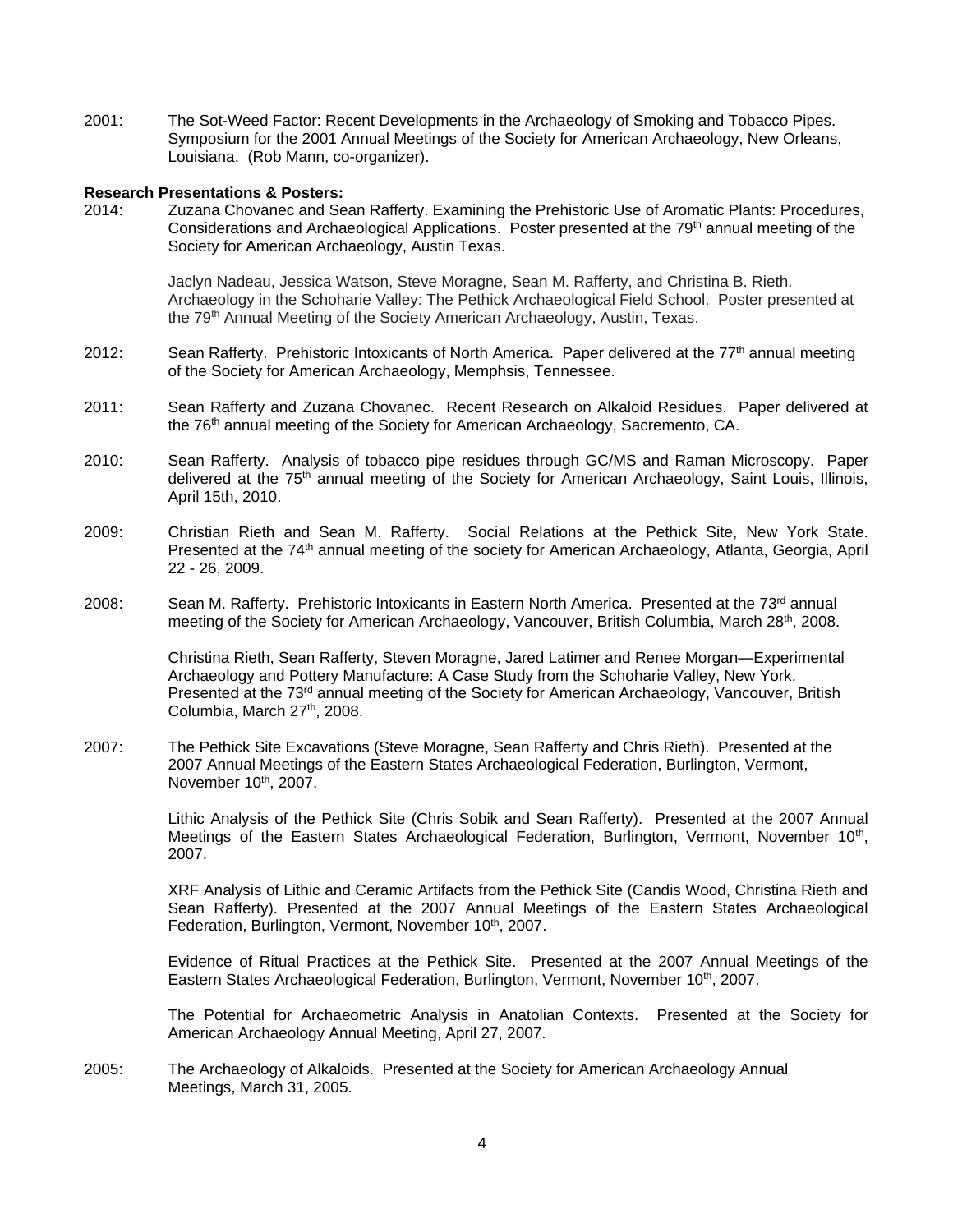- 2004: No Adena, and Yet, Many Adena(s): *Regional Patterns in Adena Mortuary Practices*. Presented at the Southeast Archaeological Conference annual meetings, October 21, 2004.
- 2004: The Archaeology of Tobacco. Invited lecture at the University of Buffalo, April 2004.
- 2003: The Many Messages of Death: Mortuary Practices in the Ohio Valley and Northeast. Presented at the Society for American Archaeology Annual Meetings, April, 2003.
- 2001: They Pass Their Lives in Smoke, and at Death, Fall into the Fire: Smoking Pipes and Mortuary Ritual during the Early Woodland Period. Presented at the Society of American Archaeology Annual Meetings, April 2001.

### **Academic/Professional Service:**

2014-pres.: Chair, University at Albany, Dept. of Anthropology, Graduate Affairs Committee (GAC)

2011-2015.: Member, University Senate Committee for Academic Assessment (CAA), Chair CAA Academic Program Review Committee (APRC) 2012-2013

- 2010-pres.: Hearing Officer and Title IX Hearing Officer; University at Albany Office of Community Rights and Conflict Resolution (CRCR)
- 2010-2014.:Chair, Department of Anthropology Undergraduate Affairs Committee (UAC)
- 2009-2010: Member Department of Anthropology Web Committee
- 2008-2009: Member, University at Albany Faculty Senate Council on Libraries, Information Systems, & Computing (LISC)
- 2008-2009: Member, Anthropology Department Graduate Affairs Committee
- 2008-pres.: Grant Reviewer, National Science Foundation
- 2008: Grant Reviewer, Israeli Science Foundation
- 2007-2008: Member, Department of Anthropology's Awards Committee
- 2007-2008: Member, Department of Anthropology's Technology Committee
- 2006: Organized 2006 annual meetings of the Northeast Anthropological Association (NEAA) in Albany, New York.
- 2005-pres.: Member, City of Albany Historic Resources Commission
- 2005-pres.: University at Albany, College of Arts and Sciences, Faculty Support Committee
- 2005-2006.:Member, University at Albany Provost's Task Force on Academic Integrity
- 2005-pres.: Reviewer, Pearson Prentice Hall Books Reviewed: *World Prehistory: A Brief Introduction*, 6th ed., by Brian M. Fagan.
- 2004-pres.: Reviewer, McGraw Hill Higher Education Books reviewed: *The Past in Perspective: An Introduction to Human Prehistory*, by Kenneth L. Feder.; *Principles of Archaeology*, by T. Douglas Price.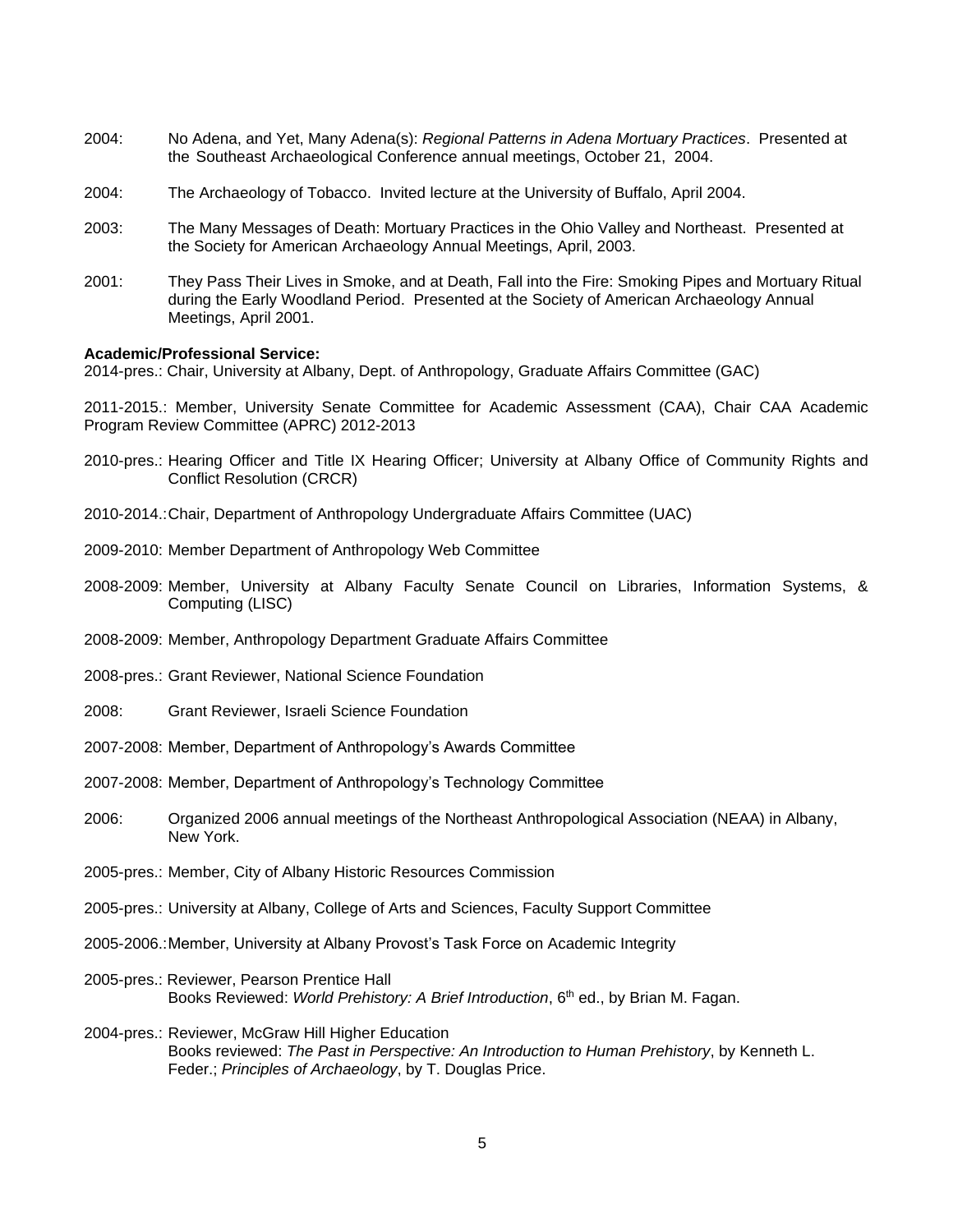2004-pres.: Reviewer, *Journal of Archaeological Science*

- 2003-2006: University at Albany, Anthropology Department Graduate Affairs Committee
- 2003-2005: University at Albany, College of Arts and Sciences Faculty Council, Anthropology Dept. Counselor, Council Recorder
- 2003-2005: University at Albany, College of Arts and Sciences Faculty Council Executive Committee, Committee Recorder

### **Professional Interests:**

Archaeology and Ethnohistory of the Eastern Woodlands **Archaeometry** Early Woodland & Adena Period Archeology Pseudoscience and Pseudoarchaeology Prehistoric use of medicinal and psychoactive plants Public Outreach in Archaeology Shamanism and Religion in Small-Scale Societies Skepticism and Critical Thinking

# **Research Skills:**

Lithic Analysis Pottery Analysis Residue Analysis (Gas Chromatography/Mass Spectrometry; Raman microscopy) Source Area Analysis (X-ray Fluorescence; Proton Induced X-ray Emission) Certified operator of UAlbany's Dynamatron Accelerator (for PIXE & RBS trace element analysis)

#### **Professional Memberships:**

Eastern States Archaeological Federation (ESAF) New York Archaeological Council (NYAC) Society for American Archaeology (SAA) Southeast Archaeological Conference (SEAC)

### **References:**

Charles Cobb (University of South Carolina) Michael Nassaney (Western Michigan University) Christina Rieth (New York State Museum) Kenneth Sassaman (University of Florida) Nina Versaggi (Binghamton University)

## **Ph.D. Dissertation Committees:**

Anderson, Lisa (chair) Carioto, Jeanette (chair) Chovanec, Zuzana (member, graduated) Clark, Andrew (chair) Donta, Jaime Moore (chair) Getan, Gauvin (chair) Hughes-Morey, Gail (member, graduated) Hutchins, Robert (member) Karsten, Jordan (chair, graduated) Latimer, Jared (member) Louks, Jordon (chair) Lowry, Justin (member) Mendelsohn, Rebecca (member) Moragne, Steven (chair)